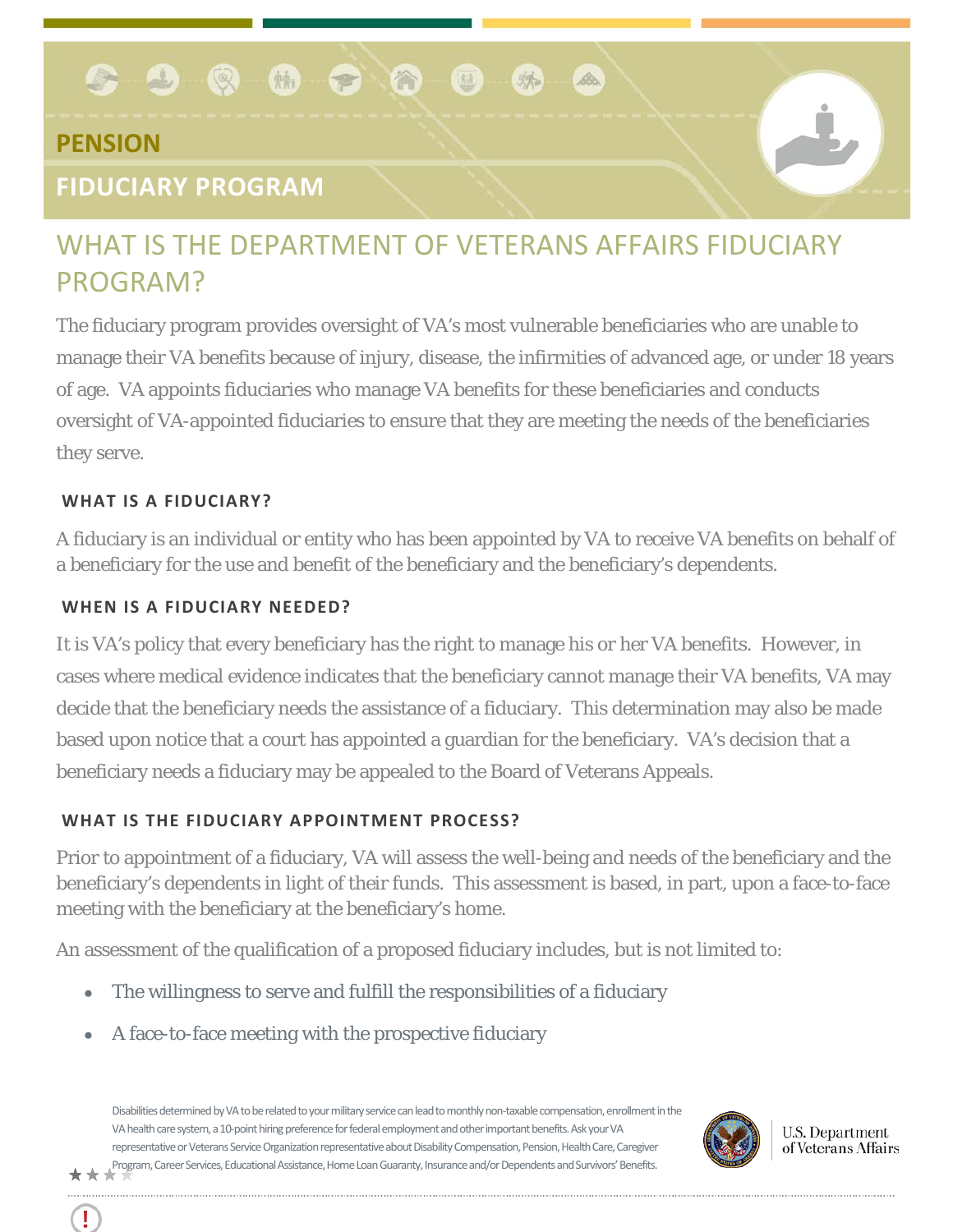- A credit history check
- A criminal background check
- Character witness interviews

In some cases, VA may require the appointed fiduciary to submit annual accountings and/or obtain a surety bond. , VA instructs the fiduciary regarding the duties and obligations of the position, and provides information regarding the beneficiary's needs, to include recurring monthly bills.

After the initial appointment of a fiduciary, VA conducts follow-up visits with beneficiaries and fiduciaries to monitor the beneficiary's well-being and fiduciary's performance. If VA identifies unmet needs or adverse conditions, VA may remove the fiduciary and appoint a new fiduciary for the beneficiary.

### **WHO MAY SERVE AS A FIDUCIARY?**

In deciding who should act as fiduciary for a beneficiary, VA will always select the most effective and least restrictive fiduciary arrangement. This means that VA will first consider whether the beneficiary can manage their VA benefits with limited VA supervision under supervised direct pay. VA will consider the choice of the beneficiary, then the beneficiary's spouse, family members, friends, caregivers who are qualified and willing to provide fiduciary services for the beneficiary without a fee or, a temporary fiduciary, if necessary. As a last resort, VA will consider appointment of a paid fiduciary.

#### **HOW DO I BECOME A FIDUCIARY?**

If you are interested in serving as a fiduciary without a fee for a family member, friend, or person for whom you are a caregiver, please submit a request with the beneficiary's name and VA file number, and your name and contact information, to the VA Regional Office nearest you. You may obtain the address of the office nearest you by calling 1-800-827-1000.

If you are interested in being considered to serve as a fiduciary who may receive a fee, please submit your resume with a cover letter to the following e-mail address: [VA\\_Fiduciary@va.gov.](mailto:VA_Fiduciary@va.gov) Please include your name, the name of your organization or business (if applicable), and your mailing and email addresses with your request.